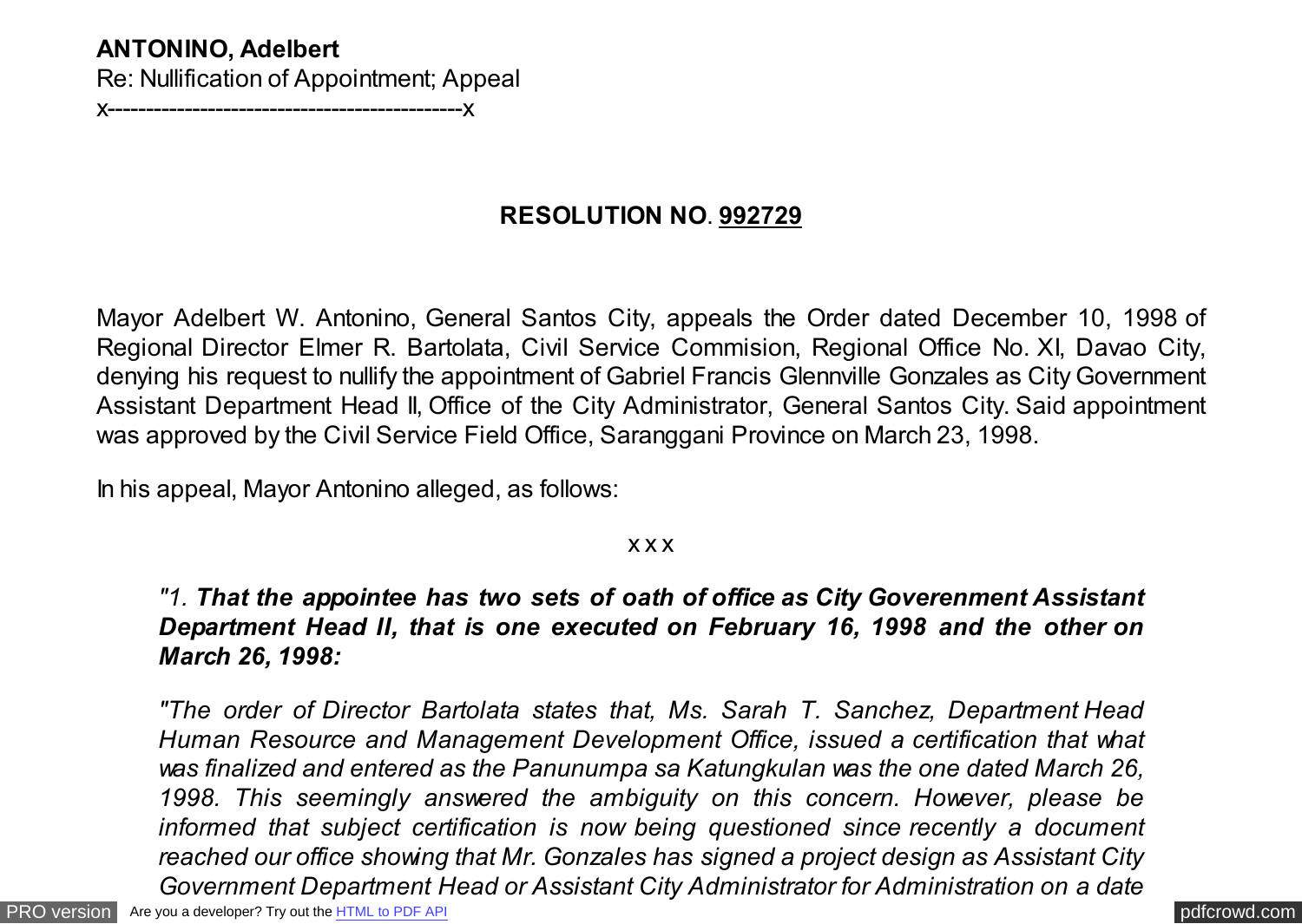*no later than March 6, 1998. Ironically, subject project desidn was signed as prepared by Mr. Gonzales himself as City Councilor and was later approved by him representing the City Mayor, him as Assistant City Administrator for Administration. To reiterate, this project design was received by the Office of the City Accountant on March 6, 1998 at 10:45 AM. Please find certified true copy of subject project design and the related documents. IS MR. GONZALES THE ASSISTANT CITY ADMINISTRATOR FOR ADMINISTRATION LAST MARCH 6, 1998 OR EARLIER?*

### *"2. That the subject appoinment was submitted to the Commission on March 16, 1998 and approve d on March 23, 1998, however the PDF was dated / submitted only on March 26, 1998.*

#### *x x x*

*"I believe that the Commission relied on the certification accompanying the appoinment that all other requirements are duly complied with when submitted for approval. However, with the presentation of evidences by the undersigned, it is but imperative for the Commission to take notice that its requirements directives were not followed thereby placing in bad faith the referred to appointment of Gonzales submitted and approved by the Commission. SPECIFICALLY, THE PDF WAS PREPARED AND APPROVED 10 DAYS AFTER THE APPOINEMENT WAS SUBMITTED TO CSC CONTRARY TO WHAT IS REQUIRED BY EO 292.*

*"3. That per certification of the City Administrator, the appointee had assumed office on March 26, 1998. However, on March 26, 1998 he was still attending the session acted as Floor Leader at the 10th regular session of the Sangguniang Panlungsod. (It was the 13th Regular Session and not the 10th.)*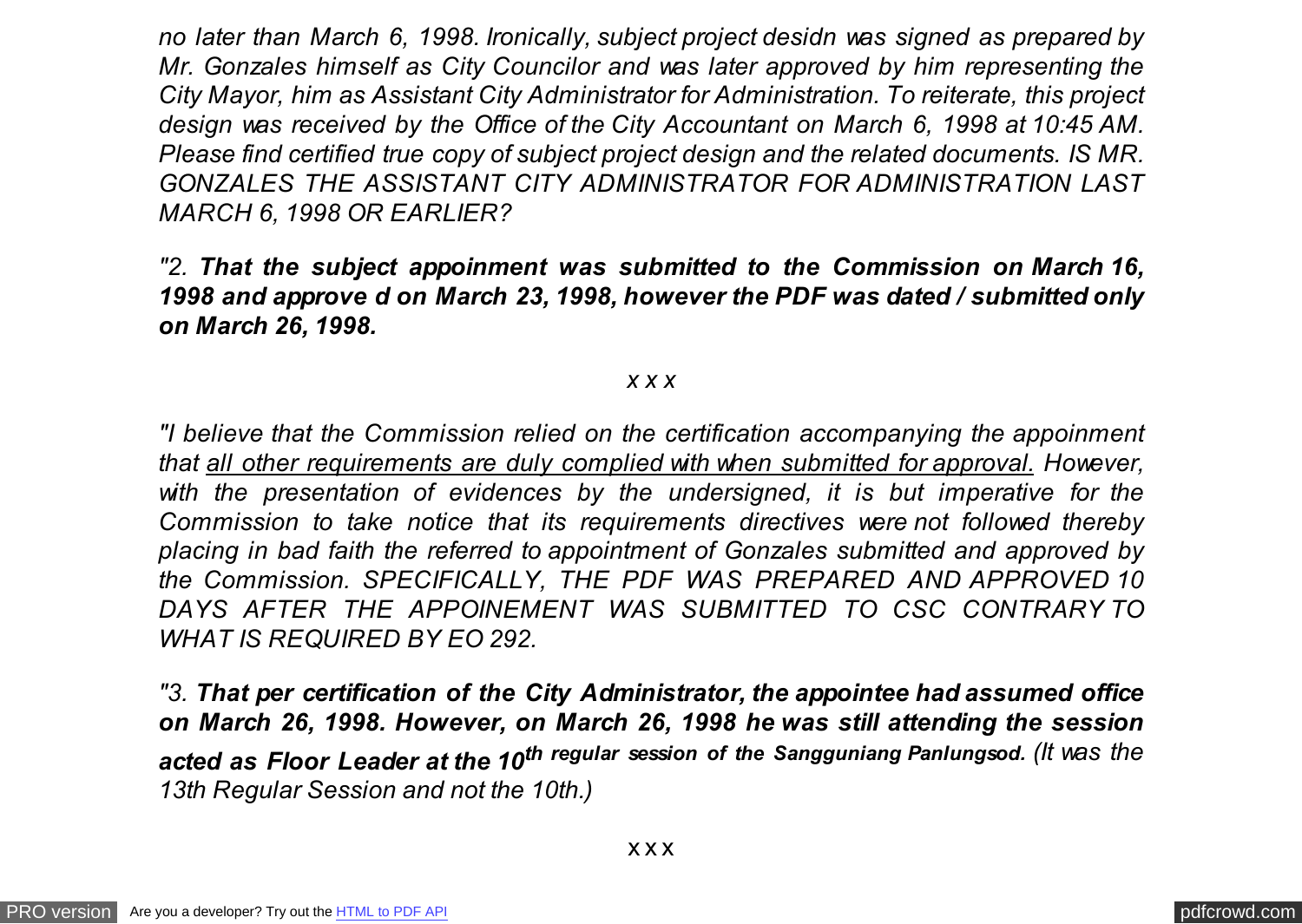"To refresh, Mr. Gonzales applied to the position of Assistant Government Department Head of the City Administrator's Office on a date earlier than January 30, 1998 as it was only on a date (January 30, 1998) that his aplication was deliberated by the PSB. Thus, therefore, is very clear that he was still an active member of the City Council when he applied for such position. And, Director Bartolata confirmed that only last March 26,1998 did Mr. Gonzales resigned as City Councilor. My questions are; IS HE QUALIFIED TO APPLY WHEN HE WAS STILL AN ACTIVE MEMBER OF THE CITY COUNCIL? IS HIS APPLICATION VALID FOR DELIBERATION AND RECOMMENDATION OF THE PSB? IS HE QUALIFIED FOR APPOINMENT LAST FEBRUARY 16, 1998 AND SUBMITTED TO CSC LAST MARCH 16, 1998 AND APPROVED LAST MARCH 23, 1998 VALID WHEN AT THAT TIME MR. GONZALES WAS STILL A CITY COUNCILOR?

## *"4. That the appointee is not qualified to the position for lack of experience and knowledge on administrative and supervisory functions which are basic requirements for the said positions."*

#### *x x x*

When asked to comment, Regional Director Bartolata affirmed the validity of the appointment Gonzales to the said position for the latter has satisfactorily met the requirements for the position of City Government Assistan Head II, General Santos City.

We find the appeal devoid of merit.

On the issue of the *Panunumpa sa Katungkulan* of Mr. Glennville Gonzales to prove his assumption of office, the certifiacation dated November 9, 1998 of Ms. Sarah T. Sanchez, Department Head II, Human Resource Management and Development Office of General Santos City, explains that the said oath of office wa prepared on February 16, 1998, the date of the preparation of said appointment. However, since he actually assumed said position on March 26, 1998, then the same was changed to March 26, 1998. The complainant attached to *Panunumpa(s) sa Katungkulan*, one dated February 16, 1998 and the other March 26, 1998. We consider the March 26, 1998 *Panunumpa sa Katungkulan* as the official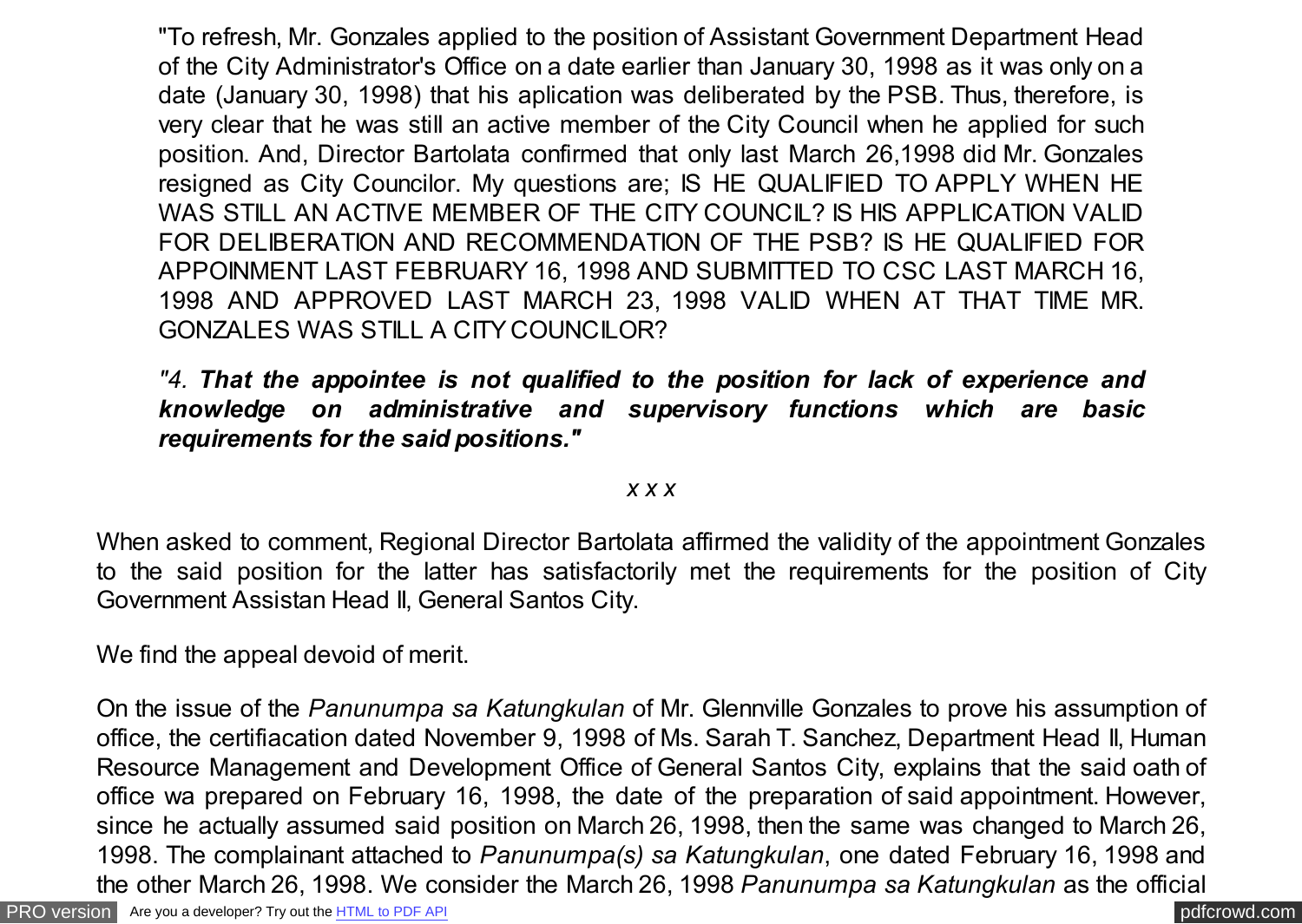oath of offie as certified by the HRMO.

From the said certification, it is admitted by the HRMO that the appointment was prepared on February 16, 1998 but the effectivity would be upon assumption to duty which was on March 26, 1998 only, as indicated also in his oath of office. This contention is credible since Respondent Gonzales submitted in evidence the entry in the Sangguniang Panlungsod proceedings on March 26, 1998 wherein he gave the privilege speech his resignation as certified by the Stenographic Reporter III Inocencia J. Tumbaga on July 31, 1998.

Further, to support this contention, Respondent Gonzales submitted his entry in the logbook of his attendance at the City Administrator's Office on March 26, 1998, indicating his "time in" at 4:00 p.m. and "time out" at 6:10 p.m. To countenance the same, Respondent even submitted Official Receipt No. 1773227 issued on May 7, 1998 for the refund of the excess of the salary of Mr. Gonzales as a member of the Sangguniang Panlungsod for the month of March 1998 payroll.

It is true that the excerpts on the 13th regular session of the Sangguniang Panlungsod of General Santos City on March 26, 1998 reflected that Mr. Gonzales actively participated in the said session. However, it was also at that session wherein he gave his privilege speech on his resignation during the privilege hour which more or less started at 9:30 a.m. and considered an irrevocable, pertinent portion of which are hereunder quoted:

*"I would like to inform you honorable colleagues that the other day I went to the Civil Service Regional Office in Alabel and thank God my appointment was approved and attested permanent and I am assuming office tomorrow. It's really painful to leave the place he have been for 12 years and I am afraid to transfer to the other side of the building because I don't have and I didn't yet develop relationship. (sic) I've developed with our staff in the Sanggunian. I do not know if I could be feeling at home in the next office that I would be transferring. Much more, I do not know if I could still have space in any of the office in the other side. (sic) I don't even know if I have a table, a chair but thank God the Vice-Mayor assured me that I would be bringing my chair and my table woithout cost x x x."*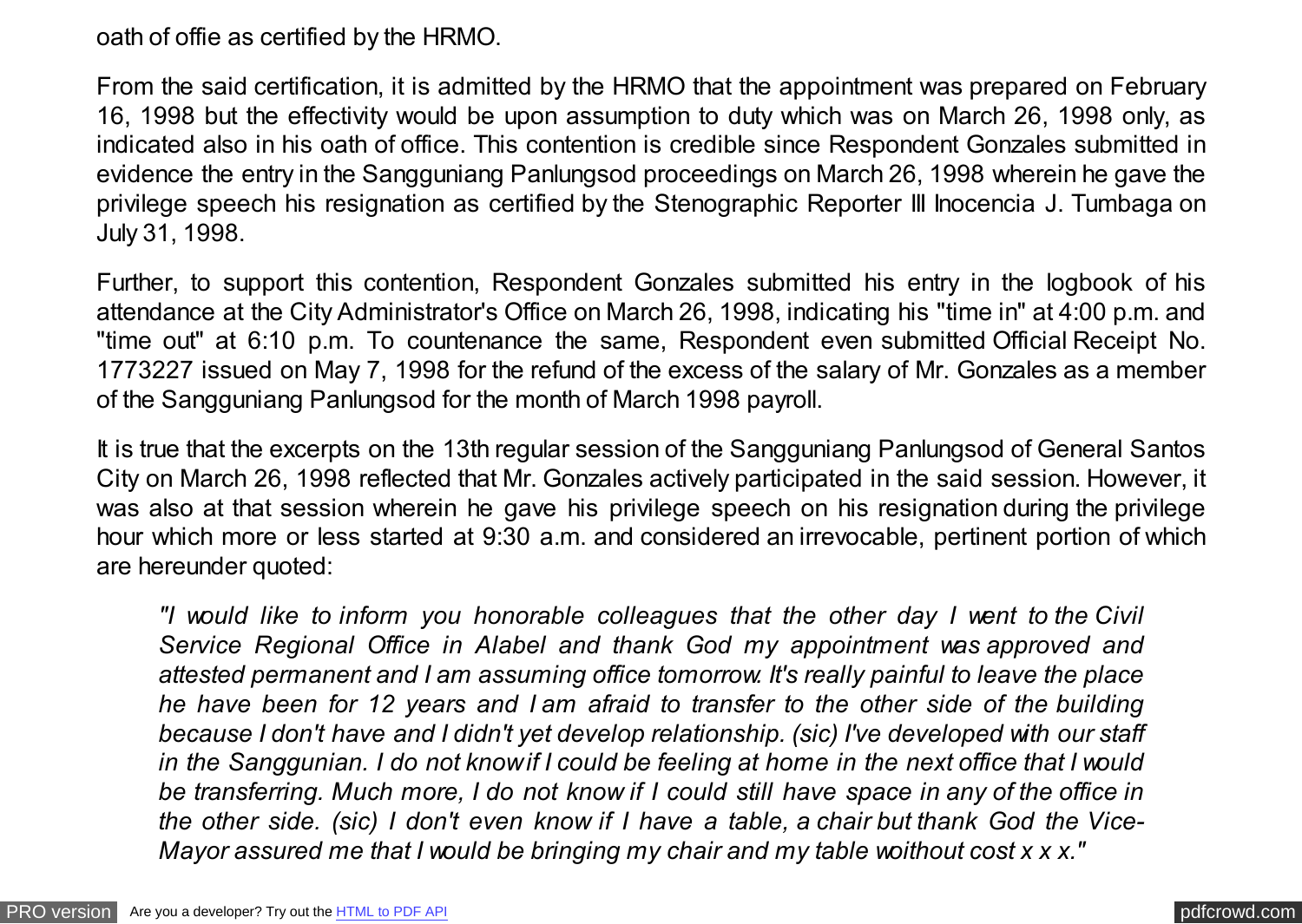This provision is not to be interpreted together with the provision in par. B as contested by the Complainant wherein it states that *"copies of the resignation letters of elective officials together with the action taken by the aforesaid authorities shall be furnished by the Department of Interior and Local Government".*

We must take note that Section 83 is titled Resignatiob of elective Local Officials.

*Resignations by the elective local officials shall be deemed effective only upon acceptance by the following authorities:*

*b)*

*1) x x x 2) x x x 3) x x x 4) x x x*

*5)*

*a) Copies of the resignation letters of elective local officials, together with the action taken by the aforesaid authorities shall be furnished the Department of the Interior and Local Government;*

*a) The resignation shall be deemed accepted if not acted upon by the authority concerned within fifteen (15) working days from receipt thereof;*

*a) Irrevocable resignations by the sanggunian members shall be deemed accepted upon presentation before an open session of the sanggunian concerned and duly entere in its records. x x x (underscoring ours)*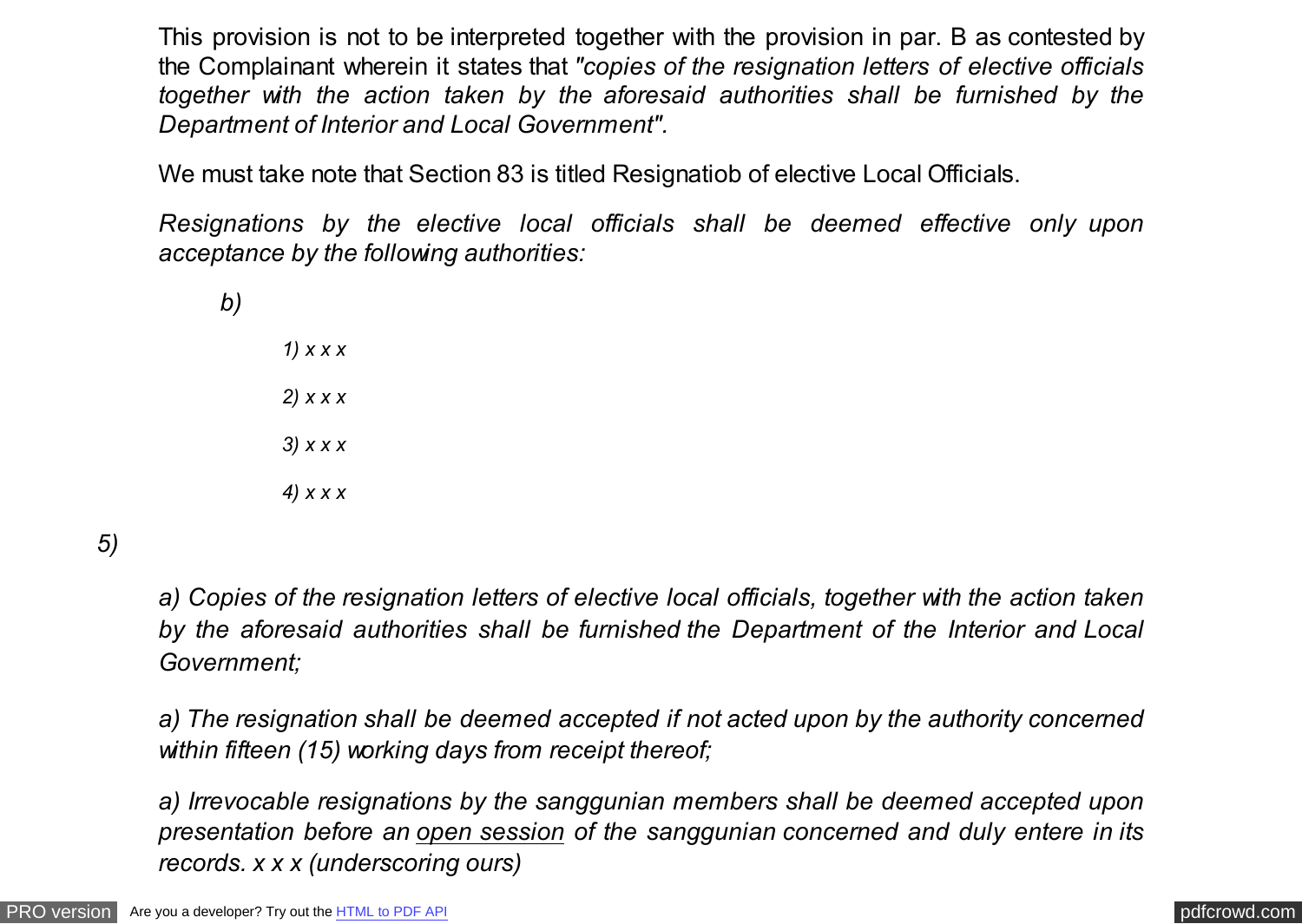b)

This clearly shows that a resignation of an elective local official, if it is definitely an irrevocable one, can be done orally or in open session provided it is duly recorded in the entry of the Sanggunian's proceedings. The law will not issue a mode of resignation through an open session or in a manner of a privilege speech if it strictly intends a resignation to be made in writing. It is then imperative upon the Sanggunian concerned to give a notice to DILG of the resignation of said elective local officials with a copy of its entry of records of the privilege speech to inform the DILG of said event since the resignation was done pursuant to par. (d) of Sec. 82.

On the contention of the complainant that the lawful authority to accept the resignation is the Sanggunian concerned is very well provided in par. D of Sec. 82 stating that by operation of law it is altready deemed accepted if done in open session.

The complainant merely reiterated the Supreme Court ruling pronounced in **Gonzales vs. Hernandez, 172 Phil. 161,** as cited in our order of December 10, 1998 which emphasize that *" a complete and operative resignation, there must be an intention to reliquish the office, and accompanied by the act of* relinquishment<sup>[2]</sup> and a resignation implies an expression by the incumbent in some form, express or *implied of the intention to surrender, resource, or relinquish the office, and acceptance by the competent and lawful authority".*

This simply means that, since there was a ral intention to relinquish or surrender his ellective position, the resignation made by Respondent Gonzales during the said session was an irrevocable resignation. Moreover, the fact that there was another appoinment issued by the City Mayor, signifies that the intention to relinquish was really accepted, as cited in the Supreme Court ruling.

The issuance of the City Mayor of the said appoinment strengthened the stand of the acceptance of the resignation of Respondent Gonzales considering that there was no resignation letter actually given but done orally.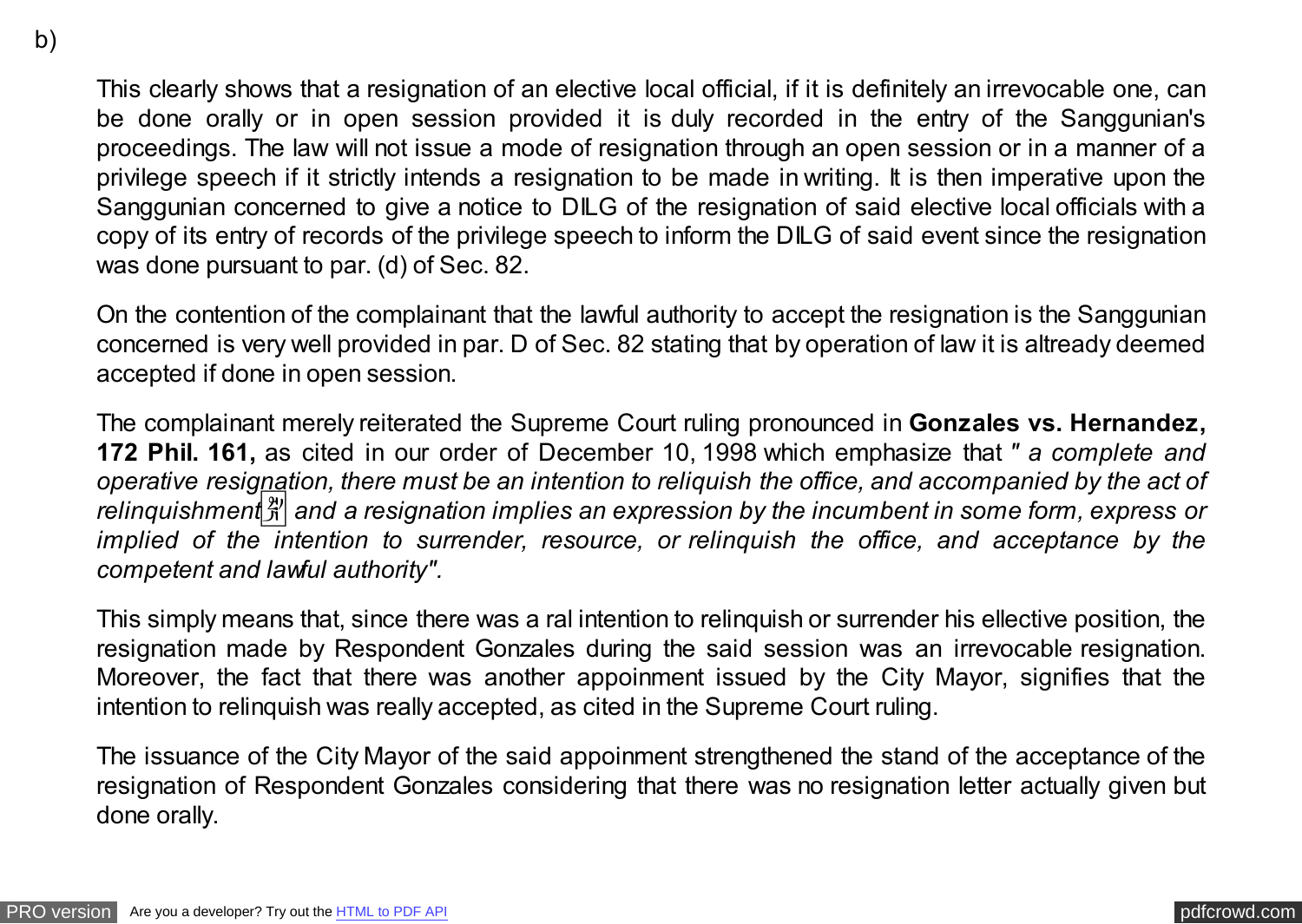However, as to the provision in par. D of Sec.2 of the Local Government Code, the need of an express acceptance is not given a requirement because the law already provides that it shall be deemed accepted upon presentation before an open session of the Sanggunian if entered in the records and in the case of an irrevocable resignation.

The records of the case clearly show that the irrevocable resignation was entered in the records of the Sanggunian on March 26, 1998 at 9:10 a.m.

On the letter of complainant Antonino that PDF was not duly accomplished and filed upon submission for approval of the said appointent, the said compliance of all the req1uirements under MC 38, s. 1993 were certified by the HRMO as indicated in the appoinment, was the basis of the approval of the CSFO, Alabel, Sarangani Province. Hence, it becomes ministerial on the part of the CSFO to act on the said appoinment sinc the PDF is one of the documents to be restrained in the 201 files of the agency which is already a responsibility of the HRMO and not by the CSFO.

On the issue that there was a violation of Sec. 94 of RA 7160, the same cannot be applied to espondent Gonzales since he did not lose in an election. He was an incumbent Kagawad of the Sangguniang Panlungsod and did not file a certificate of candidacy to any elective position since he opted to get an appointive position as the Assistant Department Head II of General Santos City, the contested position herein.

Further, the contention of the complainant that Sec. 54 of Book V of E.O. 292 was violated, is untenable. On March 26, 1998 at 4:00 p.m., respondent Gonzales was no longer considered an elective official since he already made his irrevocable resignation through a privilege speech in the morning of March 26, 1998 as found in the records.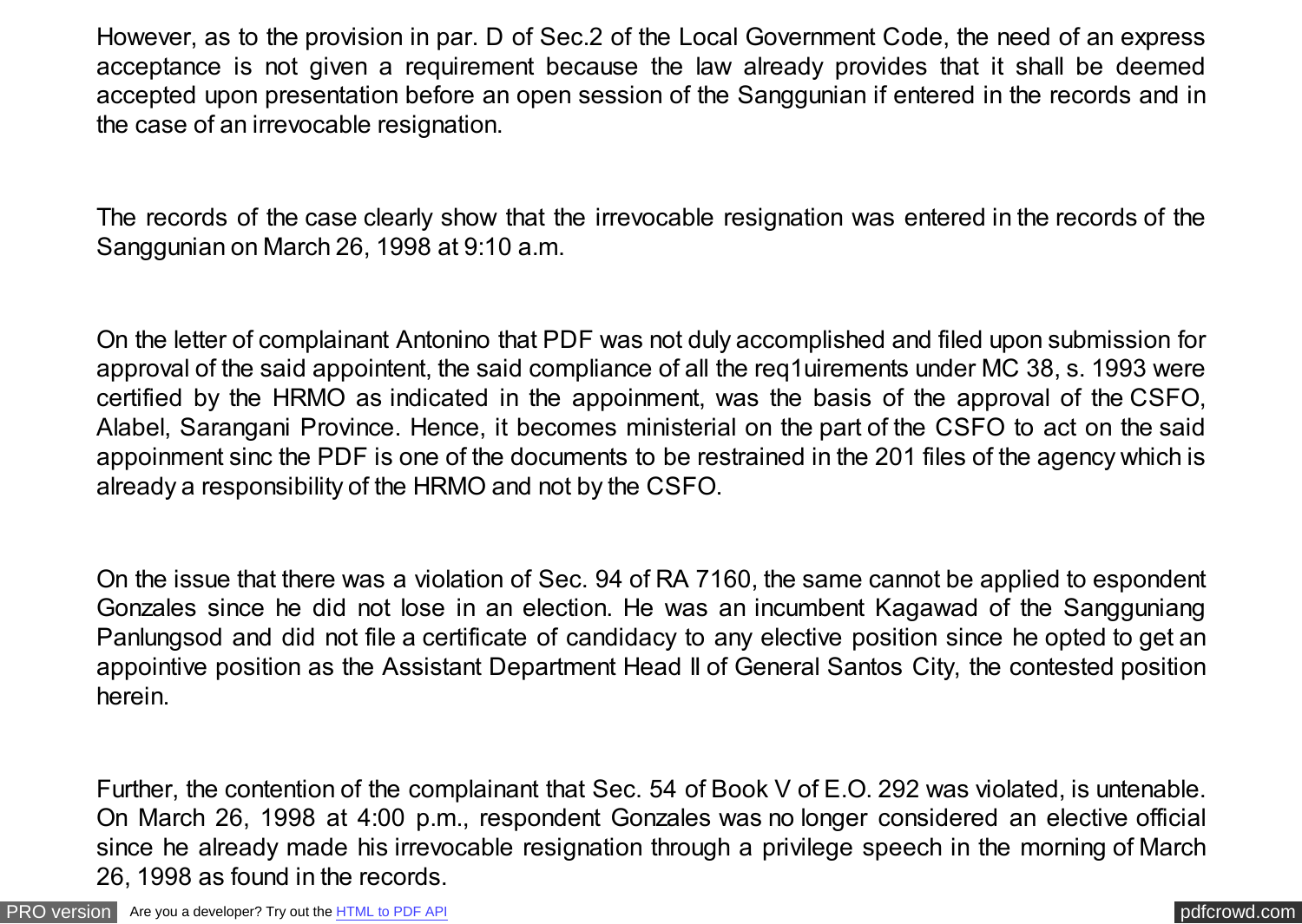**WHEREFORE,** the Appeal of Mayor Adelbert W. Antonino is hereby dismissed for lack of merit. Accordingly, the Order of the CSCRO XI Regional Director subject of the appeal stands.

Quezon City, **DEC 15 1999**

(signed) **CORAZON ALMA G. DE LEON** Chairman

 (signed) **THELMA P. GAMINDE**  Commissioner

**DID NOT PARTICIPATE JOSE F. ERESTAIN, JR. Commissioner** 

Attested by:

(signed) **ARIEL RONQUILLO**